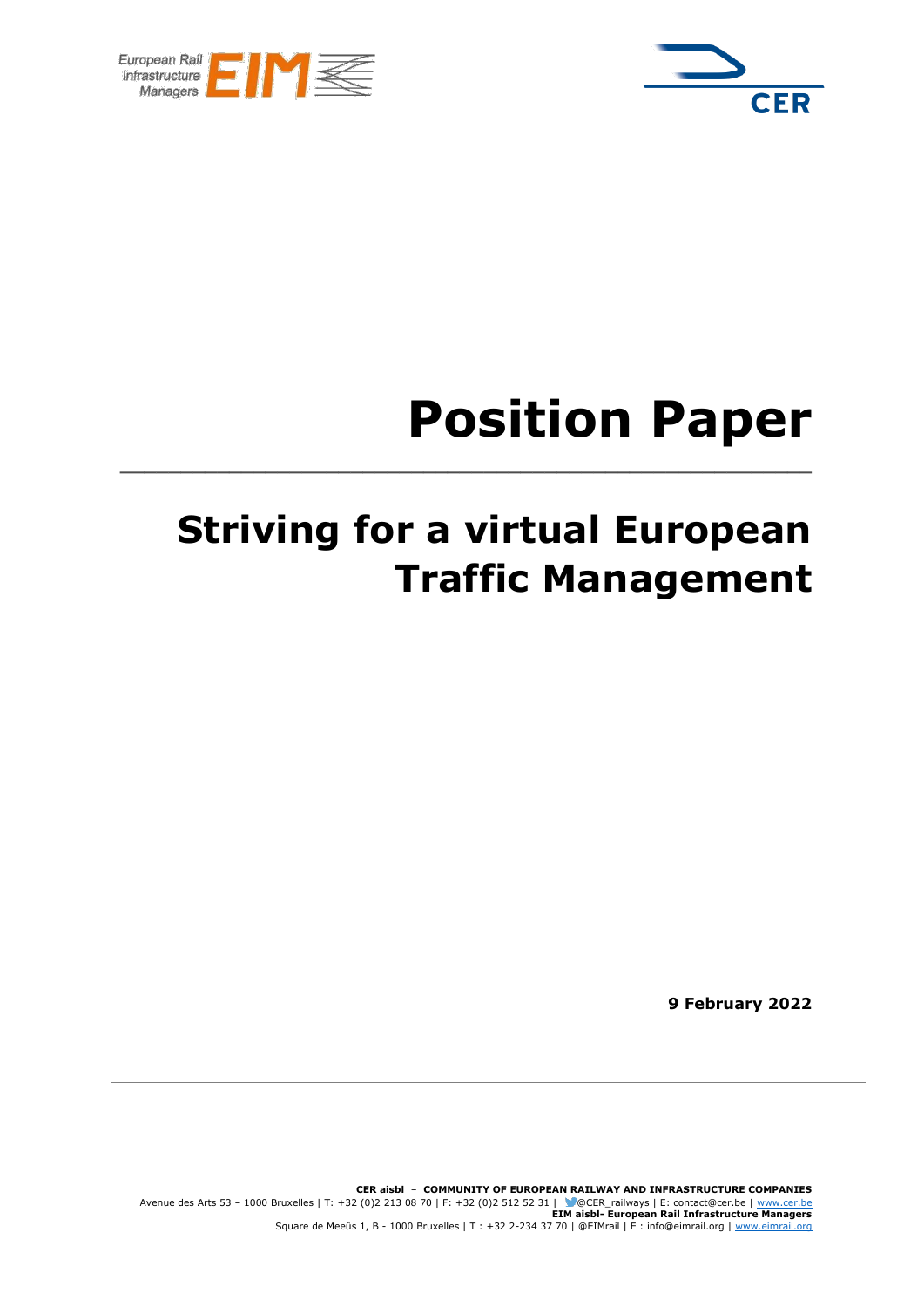



## **CER/EIM Position Paper on virtual European Traffic Management<sup>1</sup>**

#### **Background**

EU's Smart and Sustainable Mobility Strategy sets ambitious targets on rail transport, both passenger and freight, granting it a prominent role in the transition towards zero-emission mobility and the delivery of the EU Green Deal objectives. The Strategy sets ambitious targets in international rail, both passenger and freight, resulting in more demands in efficient traffic management on a European level. In parallel to the initiative of Infrastructure managers (IMs) to create a virtual European Traffic Management network also according to Regulation 913/2010, Rail Freight Corridors are required to put in place procedures for coordinating traffic management and to ensure optimal coordination between the operation of the railway infrastructure and the logistic terminals (Article 16). It is also envisaged that in cases of disturbances to normal operations on rail freight corridors, common targets for punctuality and/or guidelines for traffic management are to be adopted (Article 17).

CER and EIM's [Position Paper](http://cer.be/sites/default/files/publication/200717_CER_EIM_position_paper_RFC_final.pdf) on Rail Freight Corridors Regulation states that a more efficient cooperation among all the actors of the logistic chain is needed with the final aim to improve performance and the reliability of the international rail transport in both regular services and the services after disruptions.

Traffic management is an area which plays a key role in strengthening the competitiveness of international rail transport for both passenger and freight. The sector recognizes there is room for improving cooperation between traffic control centers of individual IMs. RailNetEurope's (RNE) Members have recently published a Declaration of Intent to implement joint actions to achieve a more effective international railway traffic management.

### **A stronger virtual European Traffic Management**

Infrastructure Managers are in the process of developing a virtual European Traffic Management network that will bring the national Traffic Control Centers (NTCCs) closer together. With stronger cooperation and collaboration, the traffic management process will be improved contributing to a modal shift and achieving the European Smart and Sustainable Mobility Strategy and European Green Deal objectives.

More concretely, the IMs are committed to:

- Improve procedures for verbal and digital communication, including exchange of digital information;
- Implement common harmonized NTCCs traffic management procedures and communication in the international traffic management;
- Gradually implement a common language or the implementation of digital tools to be used by the NTCCs for the communication amongst themselves. Such digital tools could potentially also help the communication between the train crew and the

<sup>1</sup> Virtual: A non-physical presence of European traffic management, supported by digital solutions.